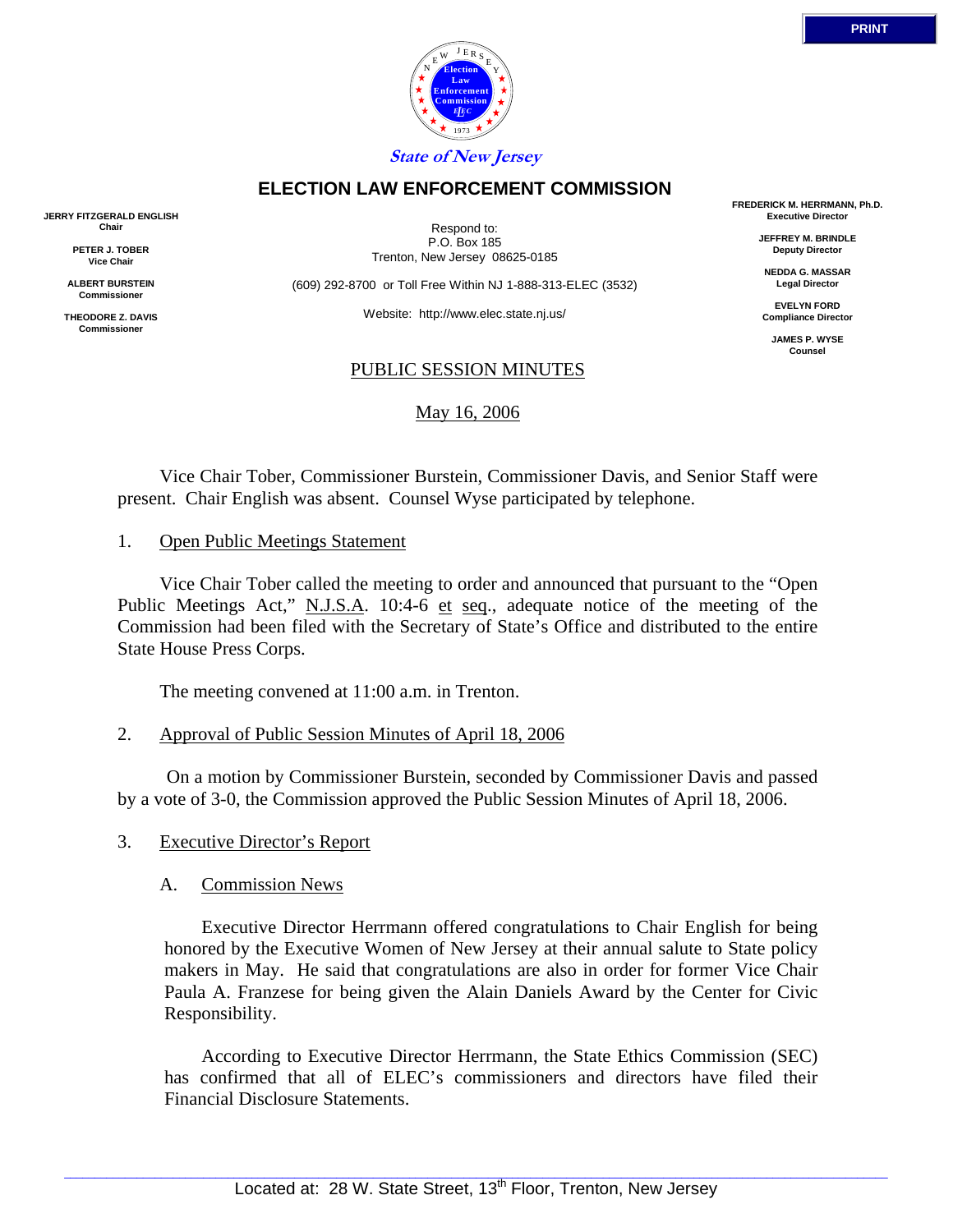#### B. Staff Activities

 The Executive Director noted that Director of Special Programs Amy Davis has created a pay-to-play power point presentation on ELEC's website. He said that the presentation is designed in a slide show format. The Executive Director mentioned that the user simply advances the presentation from slide to slide by clicking the mouse. He advised the commissioners that this presentation on the website along with a plain language flow chart and a fact sheet are valuable tools for educating the public, media, and filers about the intricacies of the new pay-to-play laws.

 Executive Director Herrmann informed the Commission that in April and May, the Finance and Administration Section oversaw the painting of the  $13<sup>th</sup>$  floor and the delivery of furniture for the new Compliance staff members. He expressed thanks to Director Gary Alpert and his staff for an outstanding and thorough job.

 The Executive Director announced that the Compliance staff continued its campaign treasurer and lobbyist training programs. He stated that 431 campaign treasurers have been issued training certificates and that there are now 809 lobbyists.

 According to Dr. Herrmann, Compliance Director Evelyn Ford and her staff have been doing an excellent job processing all of the Commission's Open Public Records Act (OPRA) requests in a timely and efficient fashion. Executive Director Herrmann said that ELEC receives the second highest number of requests for such information and materials in the Department of Law and Public Safety.

 The Executive Director informed the Commission that Director of Finance and Administration Gary Alpert attended a Budgeting and Human Resources Symposium on April  $21^{st}$ , 2006 at the Trenton Marriott. He noted that many of the attendees commented to him about how pleased and impressed they were with the quality of ELEC's website and that some of them asked for ELEC's assistance in improving their sites.

Executive Director Herrmann mentioned that on May  $2<sup>nd</sup>$ , 2006, Special Programs Analyst Felice Fava spoke at a public purchasing conference in Atlantic City on payto-play compliance. He said that Special Program Analyst Fava has become the Commission's key staff person for the new pay-to-play laws and that he made his presentation along with a representative from the Department of Community Affairs, which has been serving as a resource for local governments in regard to pay-to-play contracting compliance.

The Executive Director reported that on May  $4<sup>th</sup>$ , 2006, Deputy Director Brindle, Director of Finance and Administration Gary Alpert, and he attended the Senate Budget Hearing on the Department of Law and Public Safety and that on May  $11<sup>th</sup>$ , 2006, they attended the Assembly Budget Hearing. Executive Director Herrmann stated that ELEC did not receive any written or oral questions this year so it appears that the Governor's recommended budget of \$5M is still on track.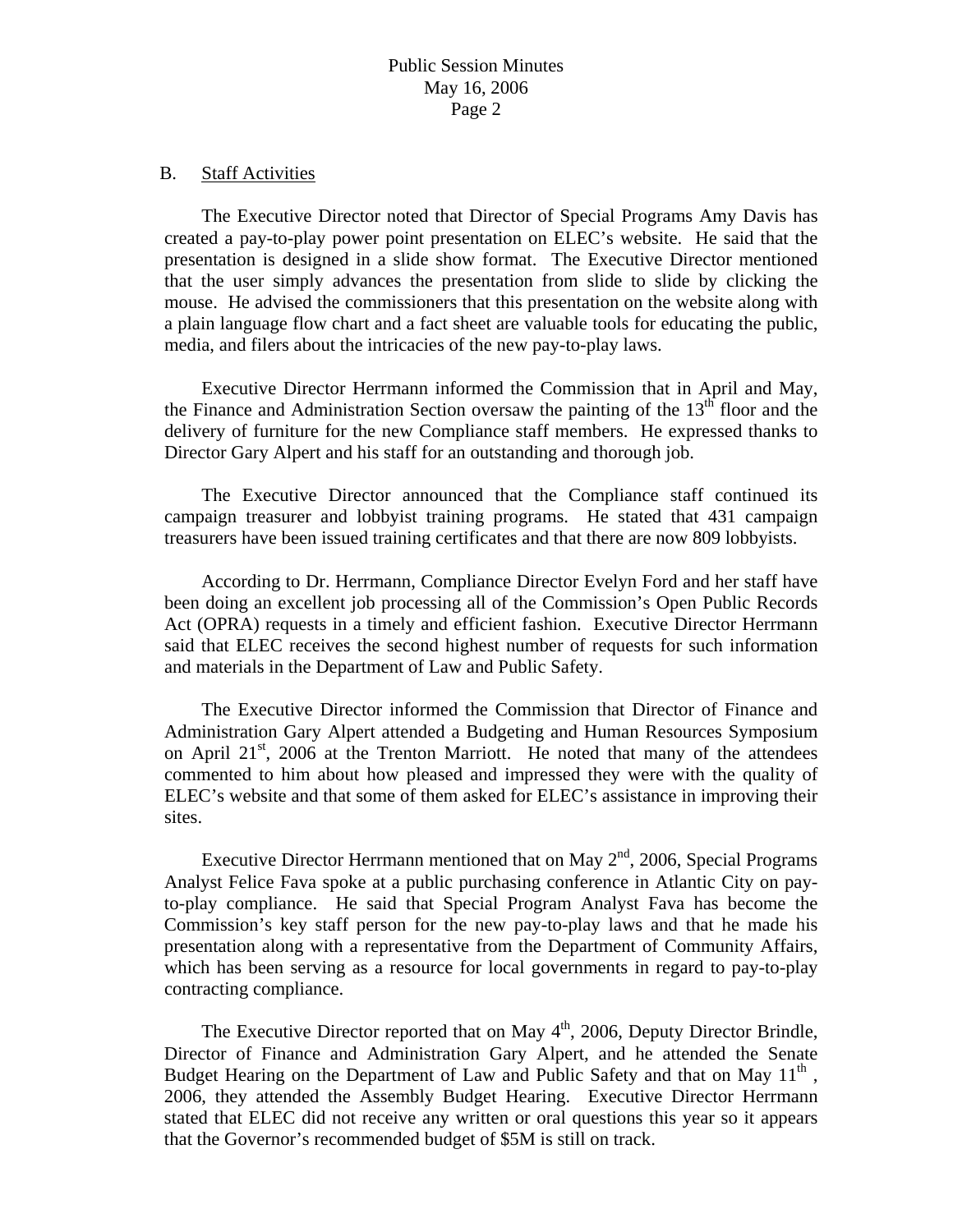## C. Clean Elections Update

 Executive Director Herrmann advised the Commission that Legal Director Nedda Massar, Director of Special Programs Amy Davis, and he continued their participation as technical advisors to the Clean Elections Commission at meetings on April  $19<sup>th</sup>$  and  $24<sup>th</sup>$ , 2006.

 According to Executive Director Herrmann, Director Davis and he attended the Commission's May  $8<sup>th</sup>$ , 2006 meeting at which its final report was submitted to the Legislature. He said that the proposed program for 2007 includes many improvements over the 2005 pilot, covers the primary as well as the general election, and contains a \$9M appropriation of which \$600,000 is for publicity and \$75,000 for voter guides attached to the sample ballots. Executive Director Herrmann noted that Chairman William E. Schluter's cover letter to the report cited "the assistance and expertise" provided by Legal Director Massar, Director of Special Programs Davis, and he as "instrumental in the Commission's work."

- D. Spring/Summer Meeting Schedule
	- June 20, 2006 at 11:00 a.m. in Trenton;
	- July 18, 2006 at 11:00 a.m. in Trenton; and,
	- August 15, 2006 at 11:00 a.m. in Trenton (If needed).

## 4. Resolution to go into Executive Session

 On a motion by Commissioner Burstein, seconded by Vice Chair Tober and passed by a vote of 3-0, the Commission resolved to go into Executive Session to discuss anticipated litigation and the following matters, which will become public as follows:

- A. Final Decision Recommendations in violation proceedings which will not become public. However, the Final Decisions resulting from those recommendations will become public not later than seven business days after mailing to the named respondents.
- B. Investigative Reports of possible violations, which reports will not become public. However, any complaint generated as the result of an Investigative Report will become public not later than seven business days after mailing to the named respondents.